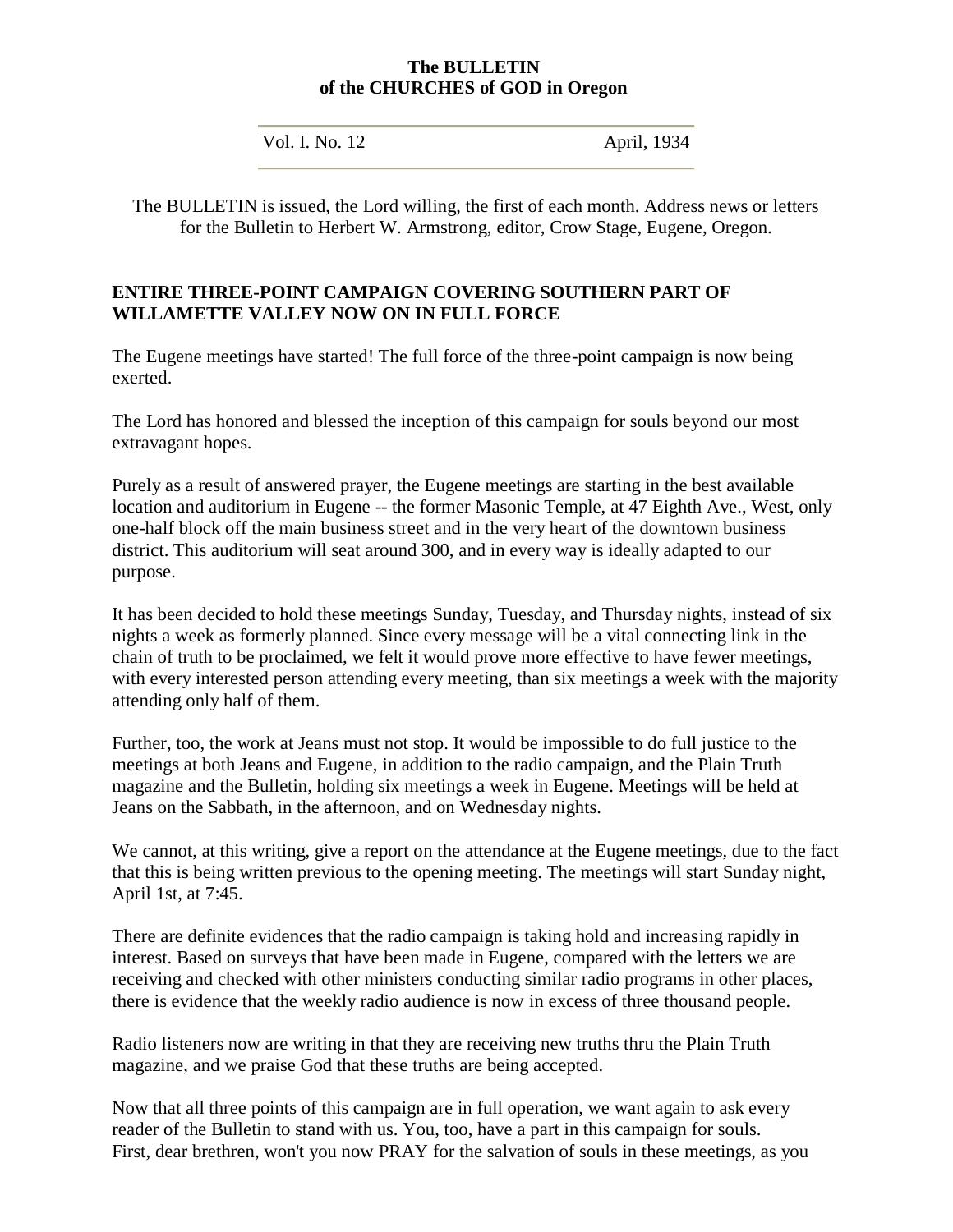never prayed before? Let's get down to real earnest! God has shown that His hand is in this effort. But it is God's method to work thru human agencies, and there must be intercessors praying for the mighty convicting power of the Holy Spirit to lead sinners to repentance, if a harvest is to be reaped. God has given us all opportunity such as we never had before in Oregon. Get under the burden with us. We need the united pouring out of our hearts to God in soul-travail and intercession for others.

And then remember that this bigger down-town auditorium means added expense. Yet we have never paid lower rent for a hall in this state, to the knowledge of the writer. It is not an extravagant, but a most economical campaign, when the magnitude of its possibilities is considered. Nevertheless it takes money to carry it. We (are) pledged only \$7.50 per month to meet expenses. So, brethren, we send you an urgent appeal to keep this campaign going. --------------------

# **WONDERFUL ALL-DAY MEETING HELD AT JEANS**

One of the most wonderful meetings ever held in this state, was the general enthusiastic opinion of those who attended the all-day union meeting held Sabbath March 24th at Jeans.

The school-house, where the Jeans church meets, was packed to capacity, with all available extra seats and benches in use.

It was good to see Bro. and Sister Cozad back with us again, from Texas. Sister Mary Tompkins came 200 miles from Olatskanie to attend the meeting. But it was decided that the grand old man of the Firbutte-Jeans community, Bro. Chas. Belshaw, had taken the longest journey to attend - one or more than 82 years.

Bro. Ervin Stewart of Salem, formerly of Grande Ronde, and his mother attended, and Bro. Stewart led the singing. Special music was furnished by Bro. Wyche and daughters, Claude and Velma Ellis, the radio singers, little Elizabeth Venes of Jeans church, and a quartette by Irene Peterson, Claude and Velma Ellis, and Otto Haeber.

The editor spoke in the morning, and Bro. Stewart and Bro. Oberg in the afternoon, Bro. Oberg closing his sermon and the day with a good testimony meeting. After dismissal, many believers remained for special prayer for healing, several being prayed for by the four elders present, with the laying on of hands and anointing with oil.

The one regret was Bro. Ray's inability to be present and take charge of the meeting.

Due to the fact the church building is not now being used in Salem, the April meeting will be held at Oregon City. Remember the date, April 28th, the last Sabbath in the month. Real progress is being made at Oregon City, and interest and attendance increasing, for which we praise God. -------------------------

## **LORD'S SUPPER HELD**

The most solemn and sacred event of the year was observed in taking the Lord's Supper on Thursday night, March 29th, calculated as the 14th Nisen, Hebrew calendar.

-------------------------